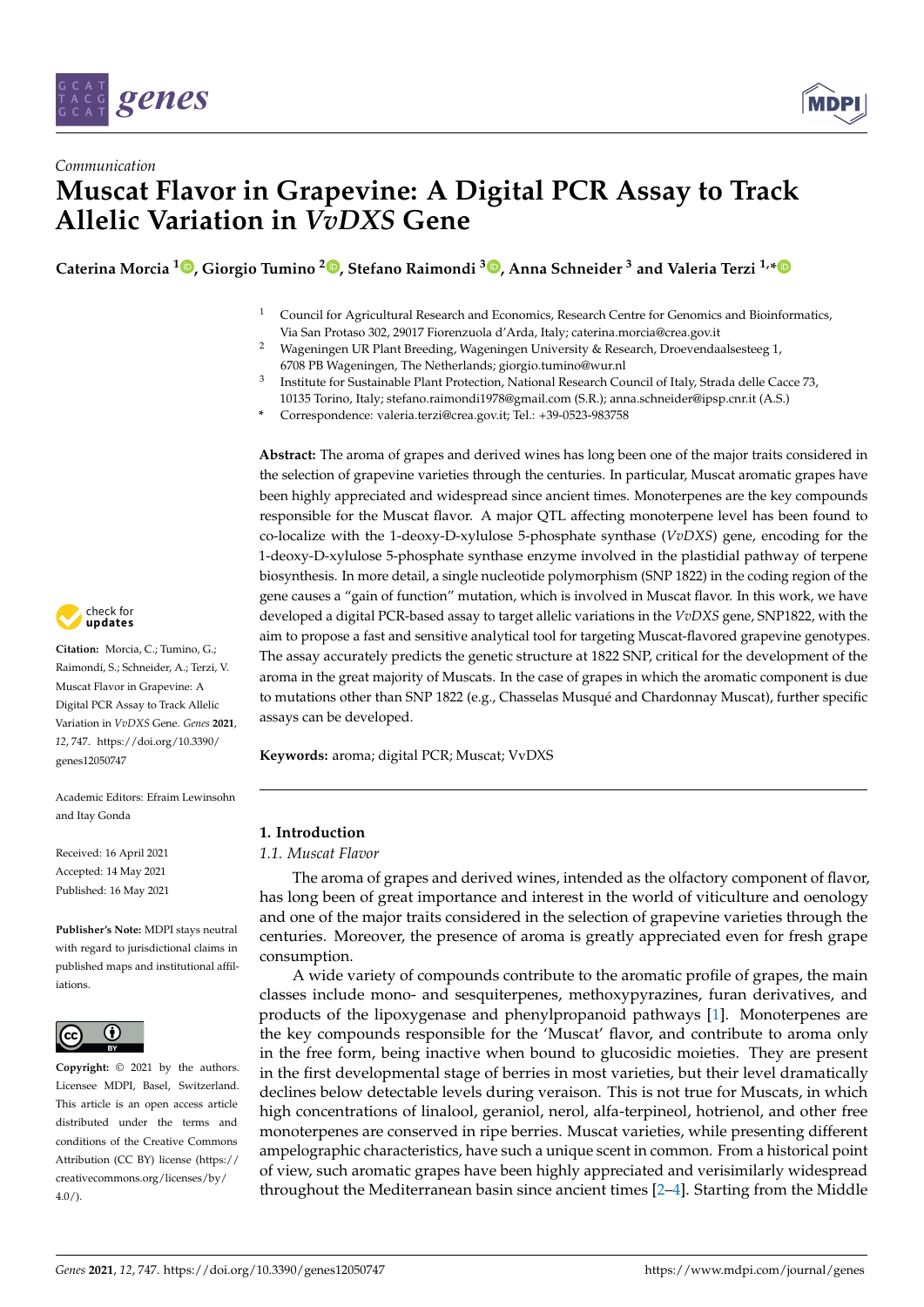Ages, the grapes and their derived aromatic wines were called Moscatella, Moscatello, or Moscato, whose etymology is traced back to the late Latin term "muscus", or musk essence extracted from some mammals and used as a base for precious perfumes.

#### *1.2. VvDXS Gene*

Several QTL studies have been carried out to elucidate the genetic bases of Muscat flavor, highlighting how the trait is verisimilarly controlled by a reduced number of loci with strong effects [\[5](#page-5-3)[,6\]](#page-5-4). A crucial step in understanding the genetics behind Muscat flavor has been the identification of a major QTL affecting monoterpene levels carried out by Battilana et al. [\[7\]](#page-5-5). Such a QTL co-localizes with the 1-deoxy-D-xylulose 5-phosphate synthase (*VvDXS*) gene, encoding for the DXS enzyme involved in the plastidial pathway of terpene biosynthesis [\[8\]](#page-5-6). In more detail, DXS is the first enzyme involved in the non-mevalonate pathway of isopentenyl-5-pyrophosphate (IPP) biosynthesis. A particular *VvDXS* allele is responsible for the increasing level of IPP, which is the precursor of linalool, nerol, and geraniol. An excess of isoprenoids, in turn, determines a high level of monoterpenes. In a subsequent association study [\[9\]](#page-5-7), the allelic variation in the *VvDXS* gene was evaluated in aromatic and non-aromatic varieties, finding a single nucleotide polymorphism (SNP 1822) in the coding region of the gene, causing a "gain of function" mutation. Due to such substitution in the coding sequence, the lysin at position 284 is replaced by an asparagine in nearly all of the Muscat-flavored varieties. Analytical protocols have been proposed to target allelic variation in SNP1822, including high resolution melting, minisequencing, and a cleaved amplified polymorphic sequence system [\[10,](#page-5-8)[11\]](#page-5-9). No digital PCR-based assay has been developed until now for this target.

# *1.3. Digital PCR*

Digital PCR (dPCR) is an innovative technique aimed at identifying and quantifying a target sequence with very high levels of specificity, sensitivity, and precision. The peculiarity of this technology lies in the fact that the analytical sample is divided into numerous compartments in which independent PCR reactions take place. The compartmentalization can be realized with different technical solutions, ranging from the use of chip hosting micro-wells to the generation of emulsions. The average number of molecules per partition is estimated using Poisson statistics, and then converted into concentration by dividing by partition volume. Digital PCR has increasing applications in plant science, as recently reviewed by Morcia et al. [\[12\]](#page-5-10). This technology, widely used in medical research and diagnostics, is currently growing in plant science. The majority of the applications reported have been developed for the identification and quantification of genetically modified plants in food and feed. Moreover, dPCR is a useful tool for the characterization of transgenic lines obtained with classical or innovative technologies of genetic modification. The applications of dPCR are relevant in the sectors of plant and soil microbiology for the diagnosis of plant pathogens and for the quantification of specific soil microorganisms. Plant species quantification in agri-food and feed production chains can be efficiently performed with dPCR, and very recently, an example of the application of this technology to traceability at the variety level has been proposed in the pasta production chain [\[13\]](#page-5-11). Digital PCR can be applied to target specific mutations through allelic variation and low-frequency and/or rare SNP detection [\[14\]](#page-5-12).

In this work, we have developed a dPCR-based assay to target allelic variations in the *VvDXS* gene, SNP1822, demonstrated to be related to the Muscat flavor development. The final aim was to propose a fast and sensitive analytical tool to target Muscat-flavored grapevine genotypes.

# **2. Materials and Methods**

#### *2.1. Grapevine Varieties*

The following varieties were considered in this study: Aleatico, Chardonnay non-Muscat clone, Chardonnay Muscat clone, Chasselas Musqué (Muscat variant of Chasselas),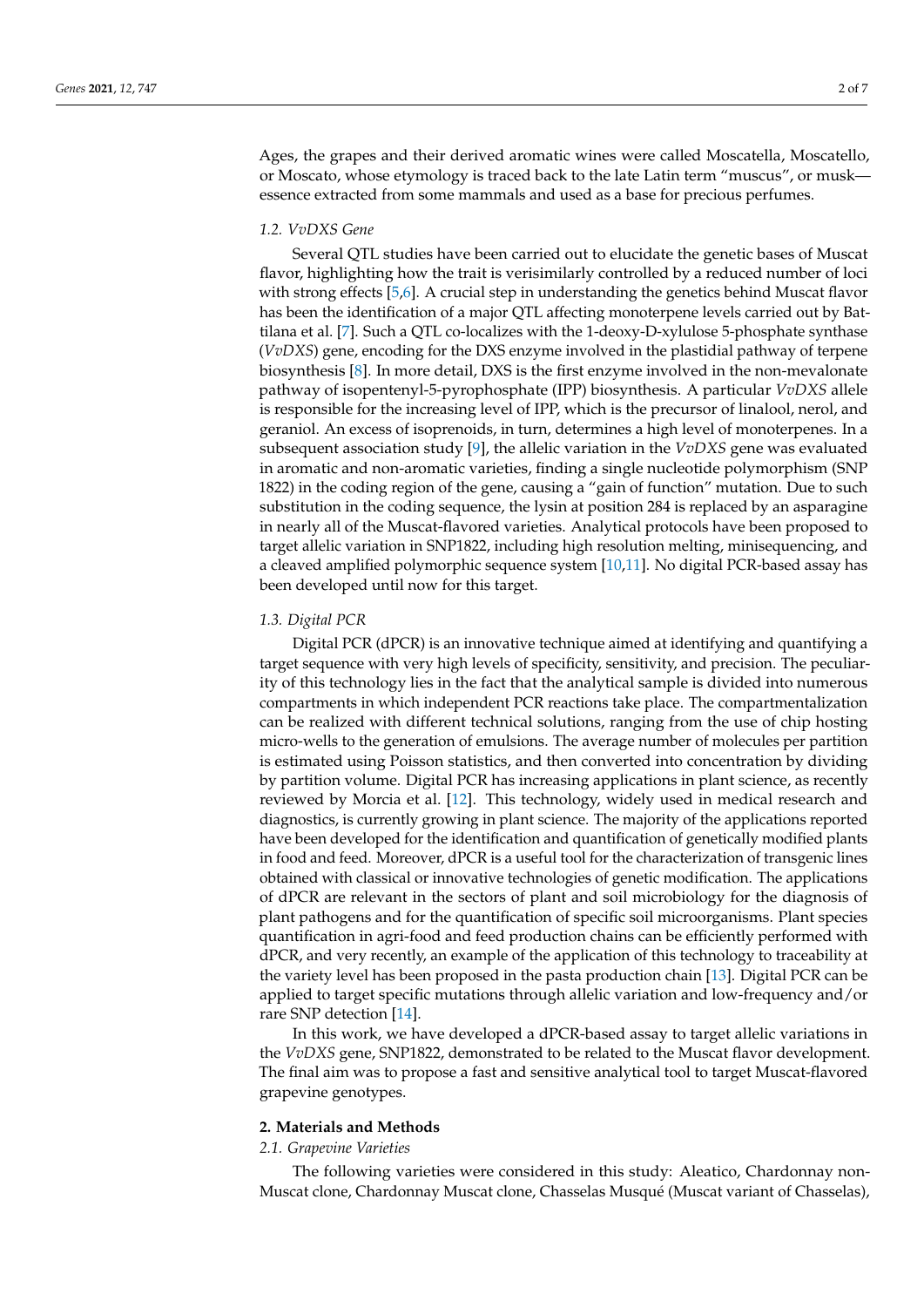Early Muscat, Malvasia nera, Moscato bianco (Muscat à petits grains blancs), Moscato di Scanzo, Muscat reine des vignes, Muscat Susanna, and Muskat Vostochnyi. All of the above listed varieties exhibit a Muscat flavor, except for the non-Muscat clone of Chardonnay. This set of genotypes were selected as representatives of the different variants at the SNP 1822, *VvDXS* gene, as inferred from previous sequencing characterizations [\[10\]](#page-5-8).

#### *2.2. DNA Extraction*

Young leaf tissues were sampled, and their genomic DNA was extracted using a CTAB-based buffer followed by chloroform extraction. The evaluation of the quality and quantity of the extracted DNA was performed using a Qubit™ fluorometer in combination with the Qubit™ dsDNA BR Assay kit (Invitrogen by Thermo Fisher Scientific, Monza, Italy).

#### *2.3. Amplification and Sequencing*

The DNAs were amplified with the following primers:

| DXS8fw | CAACAACGTCATTGCTGTCATAG (5'-3')  |
|--------|----------------------------------|
| DXS8rw | GCTAGACAGAACAGGTAAGATTTC (5'-3') |

The amplification products were purified and sequenced according to Emanuelli et al. [\[9\]](#page-5-7).

#### *2.4. Chip Digital PCR*

Primers and minor groove binding-TaqMan (MGB) probes were designed on the *VvDXS1* gene sequence, focusing on SNP 1822. The choice of MGB probes was based on the highly stable interaction between the MGB probe and the target, which increases the  $T_m$  of the probe, avoiding the amplification of non-specific products and providing a more accurate allelic discrimination [\[15\]](#page-5-13). The two alleles,  $T/G$ , at 1822 SNP are discriminated by different fluorophores; hydrolysis probes specific to the wild type (G) and mutated (T) alleles are conjugated to VIC and FAM, respectively. The forward and reverse primers are identical. The assay has been designed using the Custom TaqMan SNP Genotyping Assay, not human, procedure (Thermo Fisher Scientific, Monza, Italy). In more detail, Primer Express Software 3.0, TaqMan MGB Allelic Discrimination option was used to design probes and primers by treating the single-nucleotide substitution as an SNP in the software. The system generates, if possible, two allele-specific MGB probes conjugated with fluorescent dyes, FAM and VIC, and the forward and reverse primers. Typically, the amplicon size is <200 bp, and the primers and probes are available as Assay ID ANU7GME, Catalog n. 4332077 (Thermo Fisher Scientific, Monza, Italy).

Chip digital PCR was performed using QuantStudioTM 3D Digital PCR System (Applied Biosystems by Life Technologies, Monza. Italy). The reaction mixture was prepared in a final volume of 16 µL, consisting of 8 µL QuantStudioTM 3D Digital PCR 2X Master Mix, 0.72 µL of each primer at 20 µM (final concentration 900 nmol), 0.32 µL of FAM and VIC-MGB probes at 10  $\mu$ M (final concentration 200 nmol), 2  $\mu$ l of DNA  $(40 \text{ ng/µL})$ , and nuclease free-water. Additionally, a negative control with nuclease-free water as a template was added. A total volume of  $15 \mu L$  reaction mixture was loaded onto the QuantStudioTM 3D Digital PCR chips using QuantStudioTM 3D Digital chip loader, according to the manufacturer's protocol. Amplifications were performed in a ProFlexTM 2Xflat PCR System Thermocycler (Applied Biosystems by Life Technologies, Monza, Italy) under the following conditions:

- 96  $\degree$ C for 10 min;
- 55 °C for 2 min and 98 °C denaturation for 30 s, repeated for 45 cycles;
- $60 °C$  for 2 min.

End-point fluorescence data were collected in QuantStudioTM 3D Digital PCR Instrument and the files generated were analyzed using the cloud-based platform QuantStudioTM 3D AnalysisSuite dPCR software, version 3.1.6.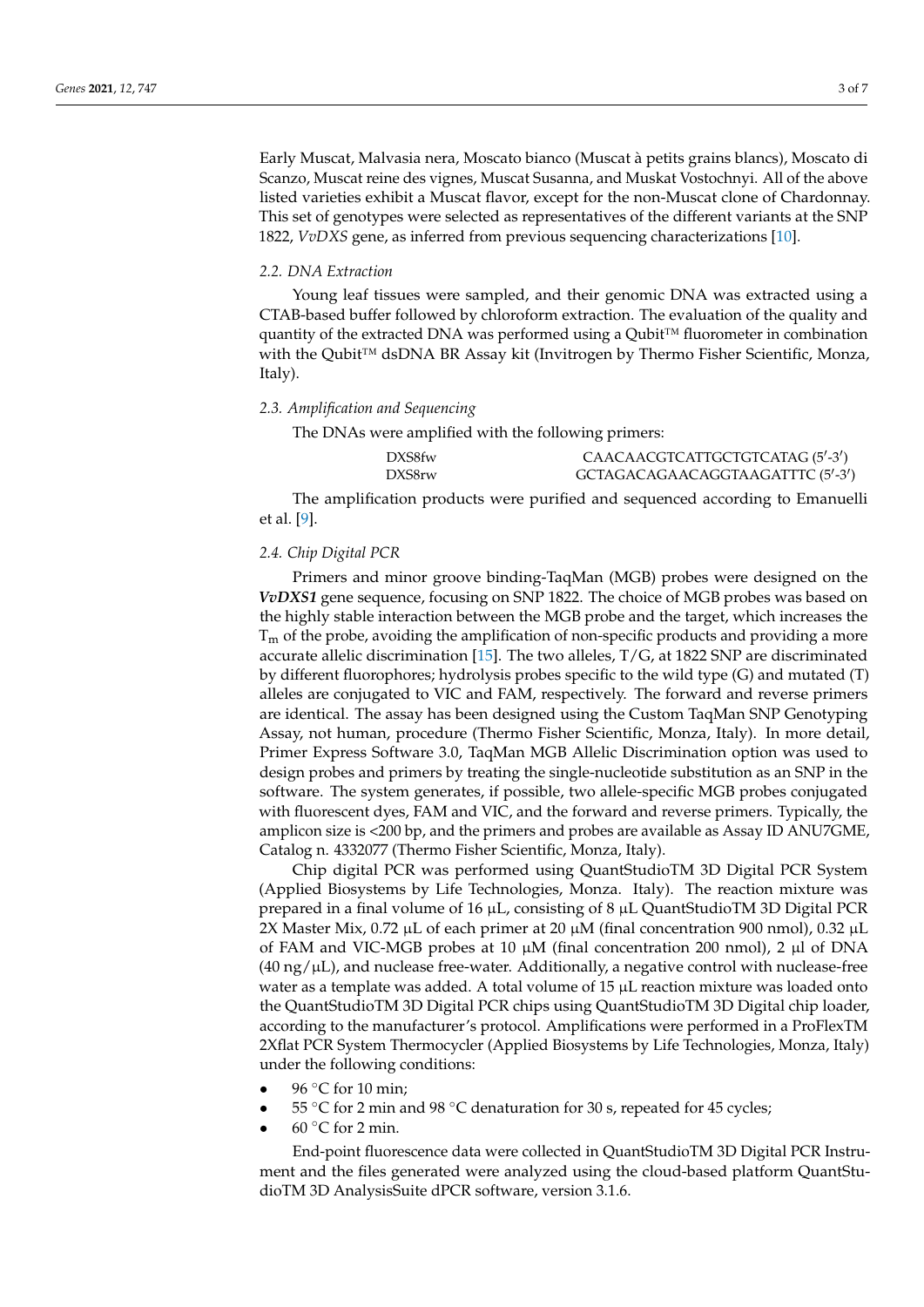# **3. Results and Discussion**

A new dPCR assay aimed at tracking Muscat flavored grapevine genotypes has been developed and validated on the set of aromatic and non-aromatic grapevine varieties listed in the Materials section. The assay was designed to discriminate T/G polymorphism at SNP 1822: such a point mutation, occurring in the *VvDXS* gene, has been associated with Muscat flavor development [\[9\]](#page-5-7).

The dPCR assay, when applied to the analysis of Muscat and non-Muscat grapevine varieties, produced three classes of amplification patterns, depending on the allelic arrangement, as schematically reported in Figure [1.](#page-3-0)

<span id="page-3-0"></span>

**Figure 1.** Two-dimensional scatter graphs generated by the chip digital PCR (cdPCR) analysis of Muscat-flavored and non-Muscat-flavored grapevine samples. The samples were compartmentalized, and each partition can fall into one of three possible classes: negative partitions, which contain no DNA molecules (yellow dots); positive partitions, containing a single DNA molecule (blue or red dots); and partitions hosting more than one single DNA molecule, containing positive signals for both targets (green dots). Accordingly, G/G homozygous genotypes show VIC marked amplifications (red cloud) and T/T homozygous genotypes show FAM marked amplifications (blue cloud), whereas G/T heterozygous genotypes showed both FAM and VIC signals (blue and red clouds plus the green one, due to the co-amplifications of T and G). All of the patterns have a yellow cloud, due to DNA-empty wells.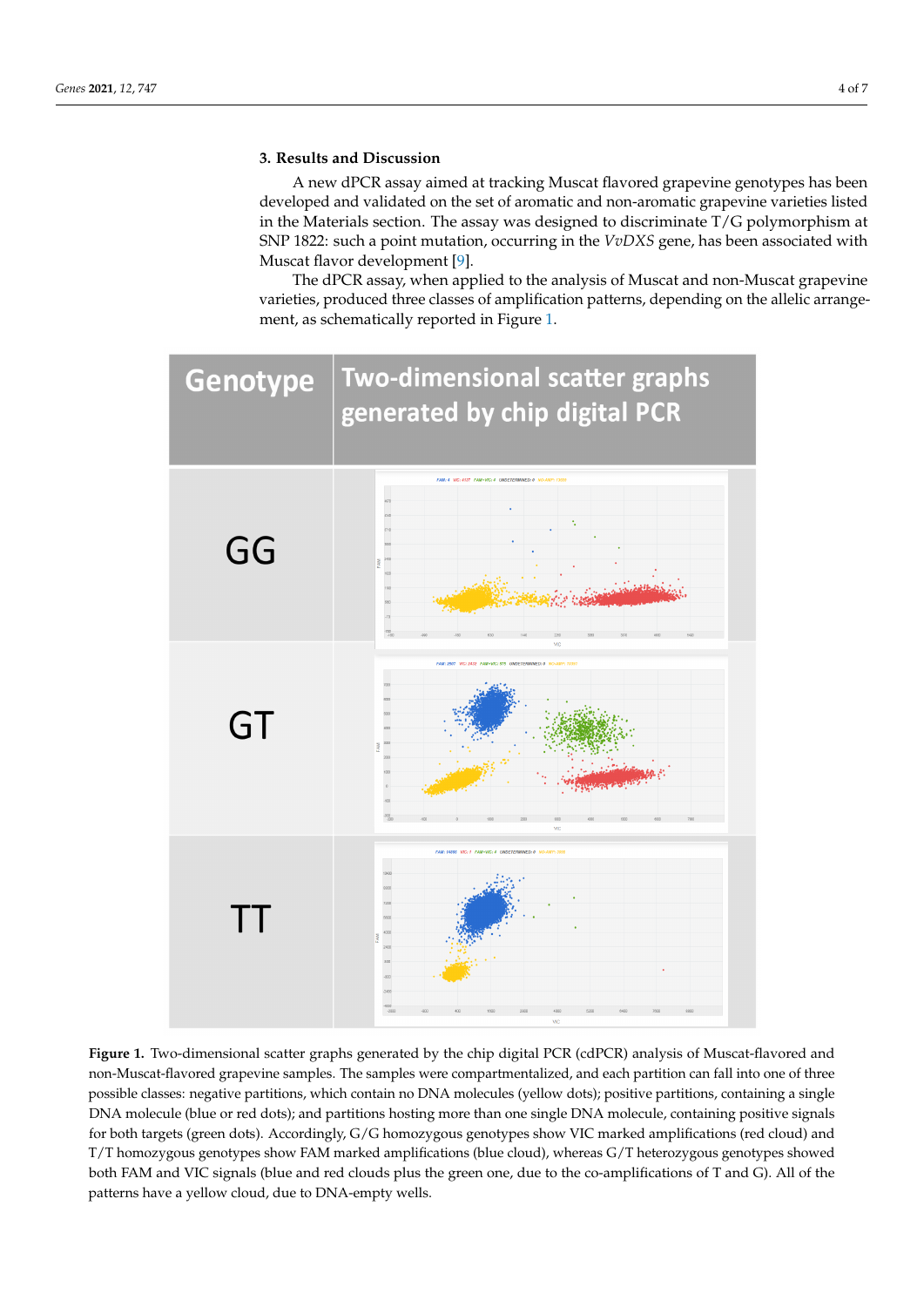The dPCR assay designed was used to categorize the grapevine varieties representatives of the different variants at SNP 1822, and the results obtained are reported in Table [1,](#page-4-0) in comparison with the sequencing data at the same locus.

<span id="page-4-0"></span>**Table 1.** Varietal names, Muscat flavor (according to [\[10\]](#page-5-8)), the 1822 SNP sequences at the *VvDXS* gene, and dPCR data obtained expressed as a percentage of FAM copies/ $\mu$ L on the total (FAM + VIC)  $copies/µL$ .

| Variety                     | Muscat Flavor | Sequence at<br><b>1822 SNP</b> | <b>FAM Percentage</b> |
|-----------------------------|---------------|--------------------------------|-----------------------|
| Chardonnay Muscat clone     | $\mathrm{+}$  | G/G                            |                       |
| Chardonnay non-Muscat clone |               | G/G                            |                       |
| Aleatico                    | $^+$          | G/T                            | 49.8                  |
| Chasselas Musqué            | $\mathrm{+}$  | G/G                            | $\theta$              |
| Early Muscat                | $^+$          | G/T                            | 50                    |
| Moscato bianco              | $^{+}$        | G/T                            | 52.9                  |
| Moscato di Scanzo           | $\mathrm{+}$  | G/T                            | 49.6                  |
| Muscat reine des vignes     | $^+$          | G/T                            | 50                    |
| Muscat Susanna              | $^{+}$        | G/T                            | 49.3                  |
| Malvasia nera               | $\mathrm{+}$  | T/T                            | 99.9                  |
| Muskat Vostochnyi           | ┿             | $\rm T/T$                      | 100                   |

The two Chardonnay clones and Chasselas Musqué showed VIC signals only, with a  $0\%$  percentage of FAM signals, suggesting their G/G homozygosity, as confirmed by the sequencing. On the contrary, Malvasia nera and Muskat Vostochnyi had 100% FAM signals due to their T/T homozygous genetic makeup. All the other varieties were heterozygous  $G/T$  and showed a mean FAM percentage of 50.6  $\pm$  1.5. Such a percentage is congruent with the sequence data.

It should be noted that both Chasselas Musqué and Chardonnay Muscat are classified by the dPCR assay as homozygous GG to SNP 1822, despite being two aromatic clones. This result is congruent with the findings of Emanuelli et al. [\[9](#page-5-7)[,10\]](#page-5-8), which explain how the aroma of these two clones is due to mutations present in positions other than SNP 1822 in the gene coding for the VvDXS1 protein. In detail, Chasselas Musqué has a mutation at SNP 1917, while Chardonnay Muscat is mutated at SNP 1784 of the *VvDXS1* gene sequence. These mutations give rise to non-neutral amino acid changes in the VvDXS1 protein, resulting in the variation of the monoterpene content and aroma development. From the data obtained, it can be concluded that the assay accurately predicts the genetic structure at 1822 SNP, critical for the development of the aroma in Muscat grapes. The assay can therefore be used as a predictor of the Muscat flavor of a grape variety. Its sensitivity is discriminate between homozygosity and heterozygosity at the 1822 SNP, VvDXS locus, and can be a tool in breeding programs for new aromatic genotypes. In the present study, a chip-based instrument was used, characterized by low costs and moderate output in terms of the number of analytical samples that can be processed in a unit of time. However, other platforms are currently available, and can be divided into different types according to the compartmentalization methods, which can be active (a mechanical aid helps the compartment formation), passive (based on fluidic effects), or droplet-based (aqueous droplets act as microreactors). Different platforms have been evaluated in terms of effectiveness in quantifying DNA copy number and, despite some peculiarities, they have all been found comparable [\[16\]](#page-5-14). Moreover, interest in developing multiple target detection, improving workflow, and reducing analytical times and costs is increasing. Experimental considerations to ensure the accurate quantification of multiple targets have been reviewed by Whale et al. [\[17\]](#page-6-0), and practical applications for GMO detection have already been developed [\[18](#page-6-1)[,19\]](#page-6-2).

In the recent past, other analytical approaches have been proposed for identifying nucleotide polymorphisms functionally related to Muscat aroma, namely high-resolution melting, minisequencing, and cleaved amplified polymorphic sequence systems [\[10\]](#page-5-8). The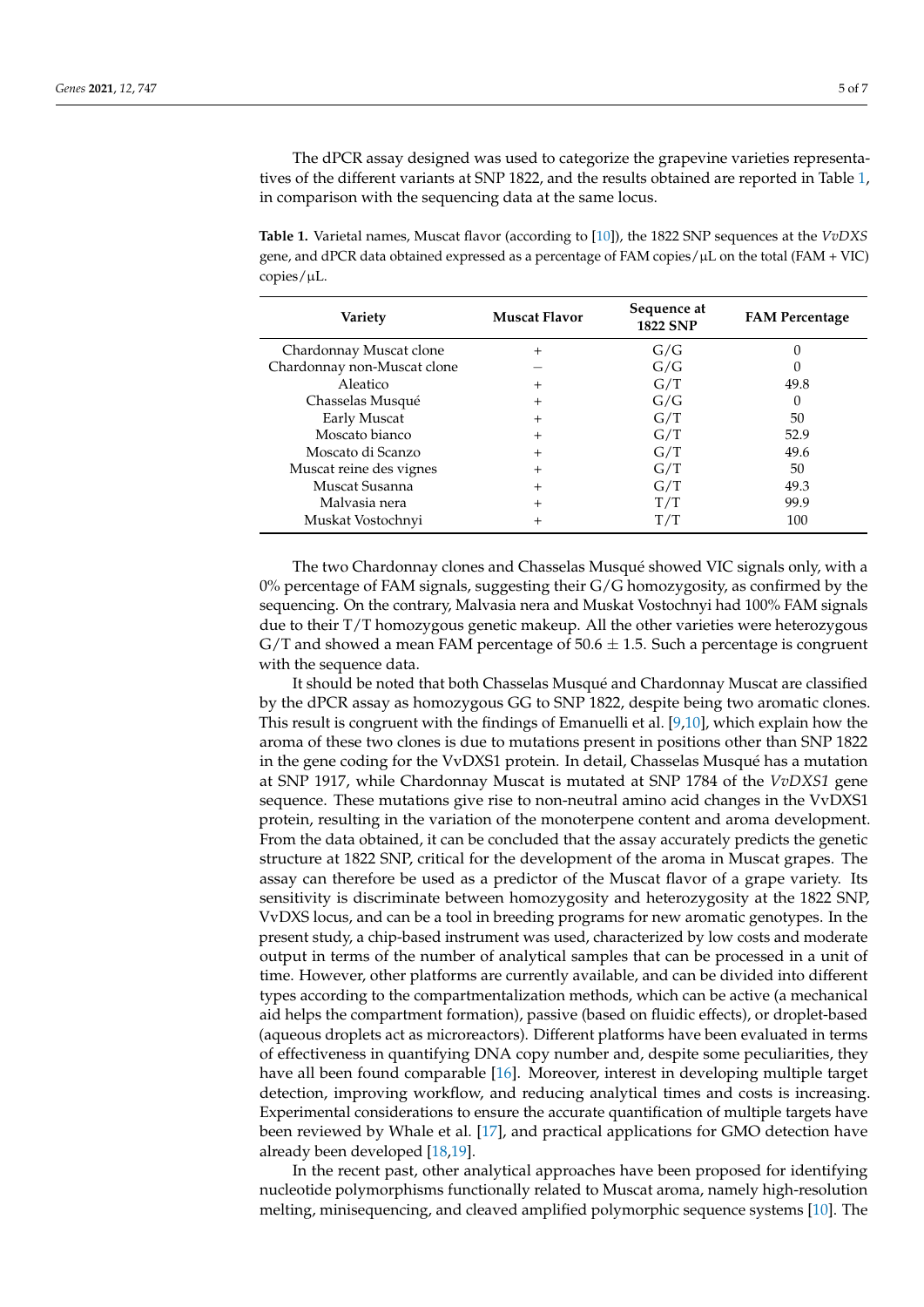main advantages of dPCR are in its reduced costs, in the robustness of the data obtained, and in the independence from reference samples. Even the greater resilience of this technique is remarkable compared to the other PCR-based technologies and to inhibitors that are commonly found in the samples of seeds, plant materials, soils, and wastewater [\[20\]](#page-6-3). All of these technical features make digital PCR-based approaches feasible for grapevine precision breeding [\[21,](#page-6-4)[22\]](#page-6-5), targeting favorable haplotypes for an important quality-related trait, such as aroma.

**Author Contributions:** Conceptualization, V.T. and C.M.; methodology, C.M.; software, G.T.; data curation, A.S. and S.R.; writing—original draft preparation, V.T.; writing—review and editing, all the authors; funding acquisition, A.S. and V.T. All authors have read and agreed to the published version of the manuscript.

**Funding:** This research received no external funding.

**Data Availability Statement:** Data is contained within the article.

**Acknowledgments:** Maria Stella Grando from the FEM and the University of Trento, Massimo Gardiman from the Research Centre for Viticulture and Enology, and Paola Ruffa from the CNR-IPSP are acknowledged for providing some plant or DNA samples.

**Conflicts of Interest:** The authors declare no conflict of interest.

#### **References**

- <span id="page-5-0"></span>1. Lin, J.; Massonnet, M.; Cantu, D. The Genetic Basis of Grape and Wine Aroma. *Hortic. Res.* **2019**, *6*, 81. [\[CrossRef\]](http://doi.org/10.1038/s41438-019-0163-1) [\[PubMed\]](http://www.ncbi.nlm.nih.gov/pubmed/31645942)
- <span id="page-5-1"></span>2. Crespan, M.; Milani, N. The Muscats: A Molecular Analysis of Synonyms, Homonyms and Genetic Relationships within a Large Family of Grapevine Cultivars. *Vitis* **2001**, *40*, 23–30.
- 3. Ruffa, P.; Raimondi, S.; Boccacci, P.; Abbà, S.; Schneider, A. The Key Role of "Moscato Bianco" and "Malvasia Aromatica di Parma" in the Parentage of Traditional Aromatic Grape Varieties. *Tree Gen. Genomes* **2016**, *12*, 50. [\[CrossRef\]](http://doi.org/10.1007/s11295-016-1006-y)
- <span id="page-5-2"></span>4. D'Onofrio, C.; Tumino, G.; Gardiman, M.; Crespan, M.; Bignami, C.; de Palma, L.; Barbagallo, M.G.; Muganu, M.; Morcia, C.; Novello, V.; et al. Parentage Atlas of Italian Grapevine Varieties as Inferred from SNP Genotyping. *Front. Plant Sci.* **2021**, *11*, 605934. [\[CrossRef\]](http://doi.org/10.3389/fpls.2020.605934) [\[PubMed\]](http://www.ncbi.nlm.nih.gov/pubmed/33584749)
- <span id="page-5-3"></span>5. Doligez, A.; Audiot, E.; Baumes, R.; This, P. QTLs for Muscat Flavour and Monoterpenic Odorant Content in Grapevine (*Vitis vinifera* L.). *Mol. Breed.* **2006**, *18*, 109–125. [\[CrossRef\]](http://doi.org/10.1007/s11032-006-9016-3)
- <span id="page-5-4"></span>6. Duchêne, E.; Butterlin, G.; Claudel, P.; Dumas, V.; Jaegli, N.; Merdinoglu, D. A Grapevine (*Vitis vinifera* L.) Deoxy-D-xylulose Synthase Gene Co-locates with a Major Quantitative Trait Loci for Terpenol Content. *Theor. Appl. Genet.* **2009**, *118*, 541–552. [\[CrossRef\]](http://doi.org/10.1007/s00122-008-0919-8) [\[PubMed\]](http://www.ncbi.nlm.nih.gov/pubmed/19002427)
- <span id="page-5-5"></span>7. Battilana, J.; Costantini, L.; Emanuelli, F.; Sevini, F.; Segala, C.; Moser, S.; Velasco, R.; Versini, G.; Grando, M.S. The 1-deoxy-D: -xylulose 5-phosphate Synthase Gene Co-localizes with a Major QTL Affecting Monoterpene Content in Grapevine. *Theor. Appl. Genet.* **2009**, *118*, 653–669. [\[CrossRef\]](http://doi.org/10.1007/s00122-008-0927-8) [\[PubMed\]](http://www.ncbi.nlm.nih.gov/pubmed/19037624)
- <span id="page-5-6"></span>8. Dalla Costa, L.; Emanuelli, F.; Trenti, M.; Moreno-Sanz, P.; Lorenzi, S.; Coller, E.; Moser, S.; Slaghenaufi, D.; Cestaro, A.; Larcher, R.; et al. Induction of Terpene Biosynthesis in Berries of Microvine Transformed with *VvDXS1* Alleles. *Front. Plant Sci.* **2018**, *8*, 2244. [\[CrossRef\]](http://doi.org/10.3389/fpls.2017.02244) [\[PubMed\]](http://www.ncbi.nlm.nih.gov/pubmed/29387072)
- <span id="page-5-7"></span>9. Emanuelli, F.; Battilana, J.; Costantini, L.; Le Cunff, L.; Boursiquot, J.-M.; This, P.; Grando, M.S. A Candidate Gene Association Study on Muscat Flavor in Grapevine (*Vitis vinifera* L.). *BMC Plant Biol.* **2010**, *10*, 241. [\[CrossRef\]](http://doi.org/10.1186/1471-2229-10-241) [\[PubMed\]](http://www.ncbi.nlm.nih.gov/pubmed/21062440)
- <span id="page-5-8"></span>10. Emanuelli, F.; Sordo, M.; Lorenzi, S.; Battilana, J.; Grando, M.S. Development of User-friendly Functional Molecular Markers for *VvDXS* Gene Conferring Muscat Flavor in Grapevine. *Mol. Breed.* **2014**, *33*, 235–241. [\[CrossRef\]](http://doi.org/10.1007/s11032-013-9929-6) [\[PubMed\]](http://www.ncbi.nlm.nih.gov/pubmed/24482604)
- <span id="page-5-9"></span>11. Merkouropoulos, G.; Ganopoulos, I.; Doulis, A.; Nikolaou, N.; Mylona, P. High Resolution Melting (HRM) Analysis on VviDXS to Reveal Muscats or Non-muscats among Autochthonous Greek Wine Producing Grape Varieties. *OENO One* **2016**, *50*, 161–167. [\[CrossRef\]](http://doi.org/10.20870/oeno-one.2016.50.3.1571)
- <span id="page-5-10"></span>12. Morcia, C.; Ghizzoni, R.; Delogu, C.; Andreani, L.; Carnevali, P.; Terzi, V. Digital PCR: What Relevance to Plant Studies? *Biology* **2020**, *9*, 433. [\[CrossRef\]](http://doi.org/10.3390/biology9120433) [\[PubMed\]](http://www.ncbi.nlm.nih.gov/pubmed/33266157)
- <span id="page-5-11"></span>13. Morcia, C.; Terzi, V.; Ghizzoni, R.; Vaiuso, C.; Delogu, C.; Andreani, L.; Venturini, A.; Carnevali, P.; Pompa, P.P.; Tumino, G. Digital PCR for Genotype Quantification: A Case Study in a Pasta Production Chain. *Biology* **2021**, *10*, 419. [\[CrossRef\]](http://doi.org/10.3390/biology10050419)
- <span id="page-5-12"></span>14. Stevanato, P.; Biscarini, F. Digital PCR as New Approach to SNP Genotyping in Sugar Beet. *Sugar Tech.* **2016**, *18*, 429–432. [\[CrossRef\]](http://doi.org/10.1007/s12355-015-0408-8)
- <span id="page-5-13"></span>15. Navarro, E.; Serrano-Heras, G.; Castaño, M.J.; Solera, J. Real-time PCR Detection Chemistry. *Clin. Chim. Acta* **2015**, *439*, 231–250. [\[CrossRef\]](http://doi.org/10.1016/j.cca.2014.10.017) [\[PubMed\]](http://www.ncbi.nlm.nih.gov/pubmed/25451956)
- <span id="page-5-14"></span>16. Dong, L.; Meng, Y.; Sui, Z.; Wang, J.; Wu, L.; Fu, B. Comparison of Four Digital PCR Platforms for Accurate Quantification of DNA Copy Number of a Certified Plasmid DNA Reference Material. *Sci. Rep.* **2015**, *5*, 13174. [\[CrossRef\]](http://doi.org/10.1038/srep13174) [\[PubMed\]](http://www.ncbi.nlm.nih.gov/pubmed/26302947)